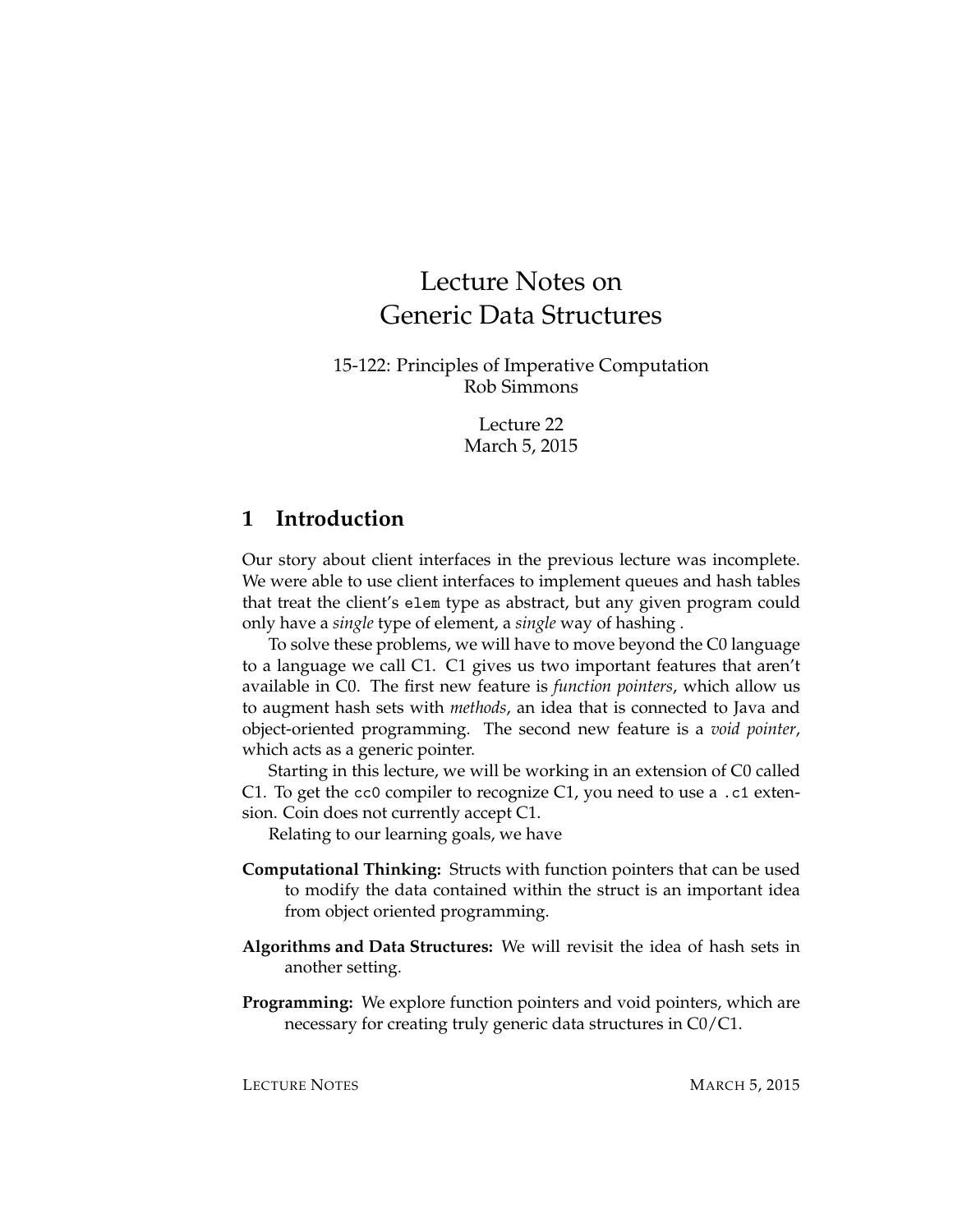# **2 Hash Set Review**

In the last lecture, we talked about a client interface for hash sets that allowed us to treat the type elem of hash table elements as *abstract* to the library, and therefore changeable by the client. Recall this interface, as we developed it in the last lecture:

```
/*** Client interface ***/
typedef ______* elem;
bool elem_equiv(elem x, elem y)
  /*@requires x != NULL && y != NULL; @*/ ;
int elem_hash(elem x)
  /*@requires x != NULL; @*/ ;
/*** Library interface ***/
typedef ______* hset_t;
hset_t hset_new(int capacity)
  /*@requires capacity > 0; @*/
  /*@ensures \result != NULL; @*/ ;
elem hset_lookup(hset_t H, elem x)
  /*@requires H != NULL && x != NULL; @*/;
void hset_insert(hset_t H, elem x)
  /*@requires H != NULL && x != NULL; @*/
  /*@ensures hset_lookup(H, x) == x; @*/ ;
```
There is still a significant problem with this structure of a client/library interface. Within a given program, we could only instantiate the client interface type and the client functions *once*. This is a problem: even if we are okay committing to a single type of element, like a struct with two fields color and fruit

```
struct produce {
  string color;
 string fruit;
};
```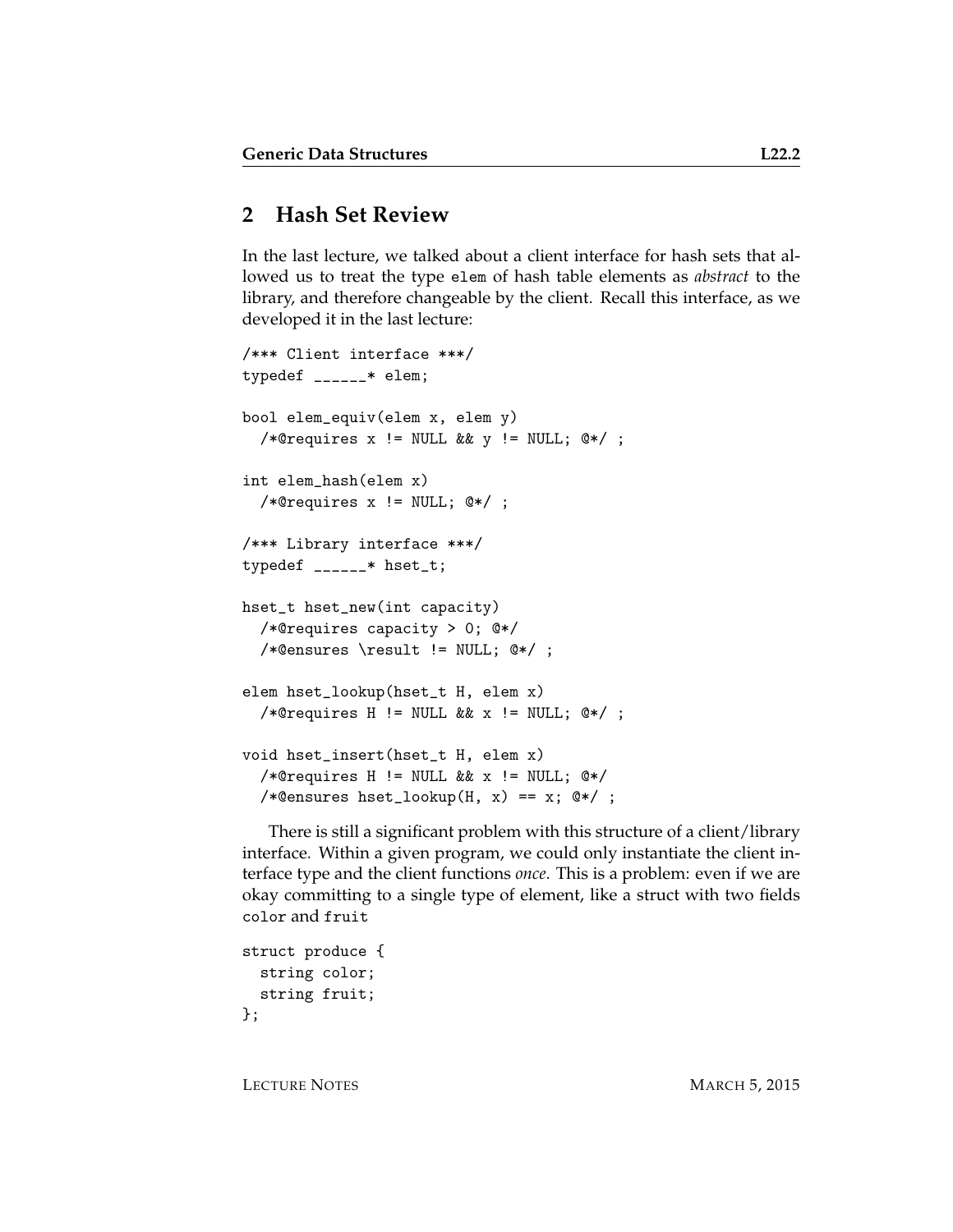there are multiple reasonable ways of instantiating the two client functions elem\_equiv and elem\_hash.

If we treat elements as equivalent only if all fields are equal, then we end up with a hset\_t that acts like a regular set: we can have a set containing red, yellow, and green apples, red and blue berries, and yellow and green bananas.

```
bool produce_equiv_all(struct produce* x, struct produce* y)
//@requires x != NULL && y != NULL;
{
  return string_equal(x->color, y->color)
   && string_equal(x->fruit, y->fruit);
}
int produce_hash_all(struct produce* x)
//@requires x != NULL;
{
 return hash_string(string_join(x->color,
                     string_join(" ", x->fruit)));
}
```
This is not the only option! If we have a hash function and equivalence function that is based only on the color field of the struct, that we end up with a hset\_t that operates like an *associative array* – a hash set can only contain one red thing (which might be an apple or a berry) and one yellow thing (which might be a banana or an apple).

```
bool produce_equiv_color(struct produce* x, struct produce* y)
//@requires x != NULL && y != NULL;
{
 return string_equal(x->color, y->color);
}
int produce_hash_color(struct produce* x)
//@requires x != NULL;
{
  return hash_string(x->color);
}
```
Our first goal will be to allow, within a single C0 program to hash sets that act like sets of colored fruits, and other hash sets that act like maps from colors to fruits. We will accomplish this with function pointers.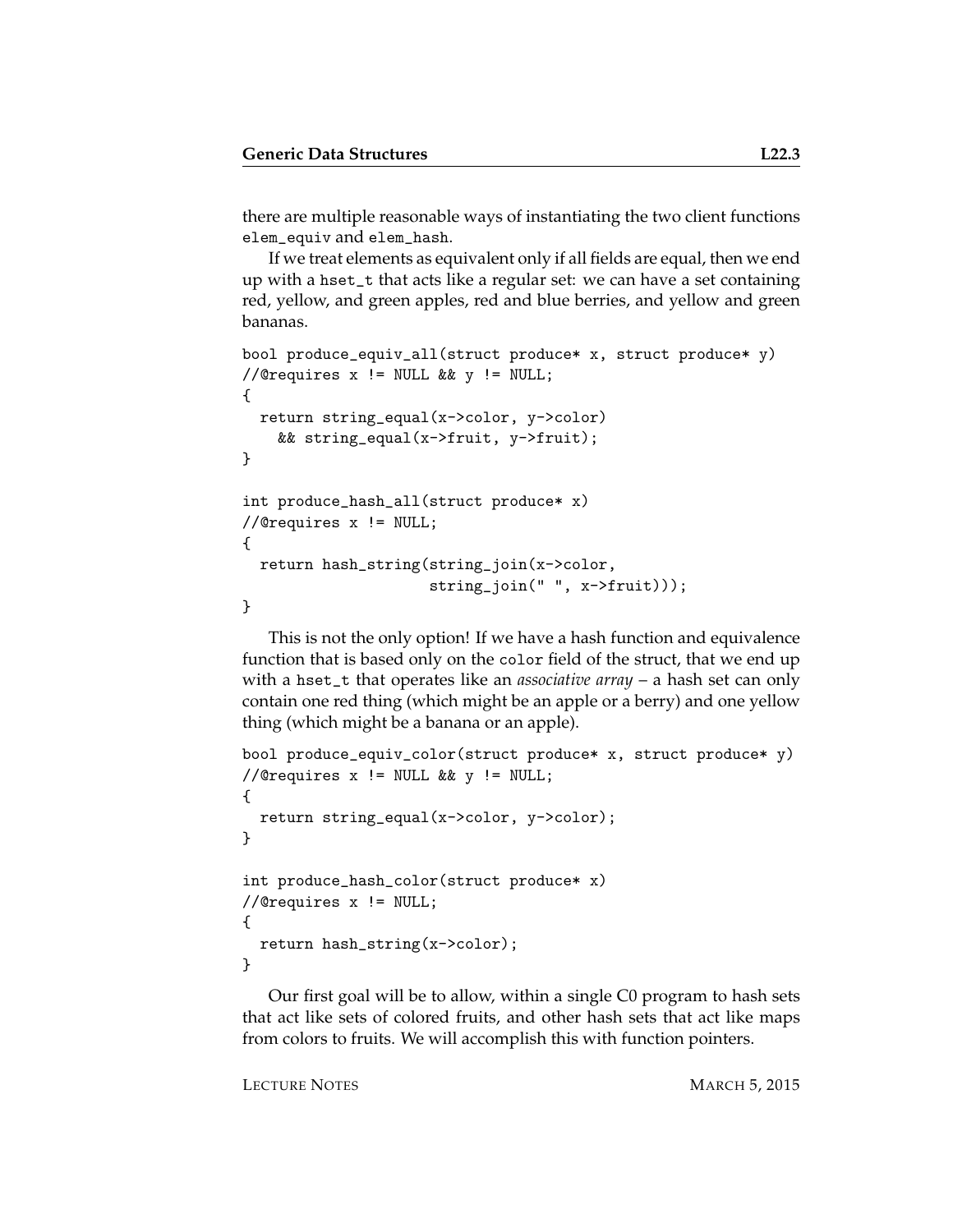### **3 Function Pointers**

Any function that checks two "struct produce" pointers for equality has the same declaration:

```
bool equiv(struct produce* x, struct produce* y)
  /*@requires x != NULL && y != NULL; @*/ ;
```
The only difference is that the name may be different (it can be something besides equiv) and the name of the arguments can be different from x and y. The name of the function obviously matters a great deal, but the names of the function arguments is only relevant for the preconditions.

We can define a *type* capturing all such pointers by just adding the word typedef to the beginning of this declaration:

```
typedef bool equiv_fn(struct produce* x, struct produce* y)
  /*@requires x != NULL && y != NULL; @*/ ;
```
When we call a function normally by writing equiv(a, b), the program actually has a bunch of code, stored in memory, that represents the compiled version of function equiv. This code represents a large chunk memory, much like how a struct is taken as a large chunk of memory. Therefore, C0 does not quite allow us to write code like this:

```
equiv_fn f; \frac{1}{2} // NOT ALLOWED
f = equiv; // NOT ALLOWED
println(f(a,b) ? "equiv" : "not equiv");
f = produce_equiv_color; // NOT ALLOWED
println(f(a,b) ? "equiv" : "not equiv");
```
Instead, we can declare *pointers* to the function type equiv\_fn.

```
equiv_fn* g;
```
When we call a function through the function pointer, we have to use parentheses  $(*g)(a,b)$ , because  $*_g(a,b)$  is parsed by C0 the same way as  $*(g(a,b))$ . Like all other pointers, function pointers can be NULL, and it is a safety violation to dereference a NULL function pointer.

We don't create function pointers by dynamically allocating them the way we do structs: all the functions we could possibly have in our program are already known when we compile the program. Instead, we use a new operator, *address-of*. Taking the address of a function with &produce\_equiv\_all which takes a function that already exists, produce\_equiv\_all, and gives us a pointer to that function that has the correct type equiv\_fn.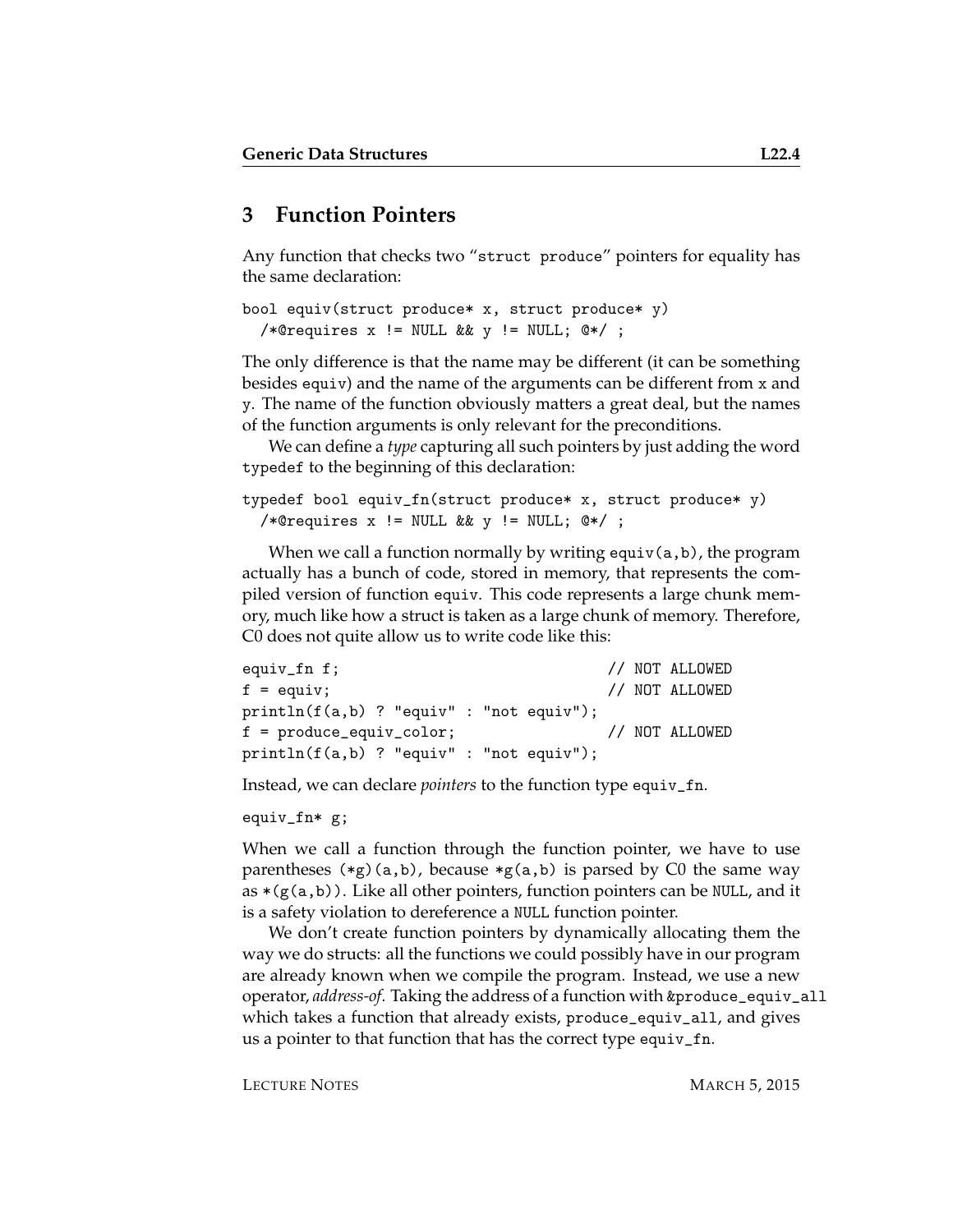```
equiv_fn* f;
f = \≡println((*f)(a,b) ? "equiv" : "not equiv");
f = &produce_equiv_color;
println((*f)(a,b) ? "equiv" : "not equiv");
```
#### **4 Methods For Hash Sets**

We will make hash tables more generic by changing the client interface from declaring two particular functions elem\_equiv and elem\_hash to declaring two function *types*, elem\_equiv\_fn and elem\_hash\_fn.

```
/*** Client interface ***/
typedef struct produce* elem;
typedef bool elem_equiv_fn(elem x, elem y)
  /*@requires x != NULL && y != NULL; @*/ ;
typedef int elem_hash_fn(elem x)
  /*@requires x != NULL; @*/ ;
How will this change insertion into the hash table?
elem hset_lookup(hset* H, elem x)
//@requires is_hset(H);
//@requires x != NULL;
{
```

```
int i = abs(elem\_hash(x) % H->capacity);for (chain* p = H-\text{stable}[i]; p := NULL; p = p-\text{next}) {
    //@assert p->data != NULL;
    if (elem_equiv(p->data, x)) {
      return p->data;
    }
  }
  return NULL;
}
```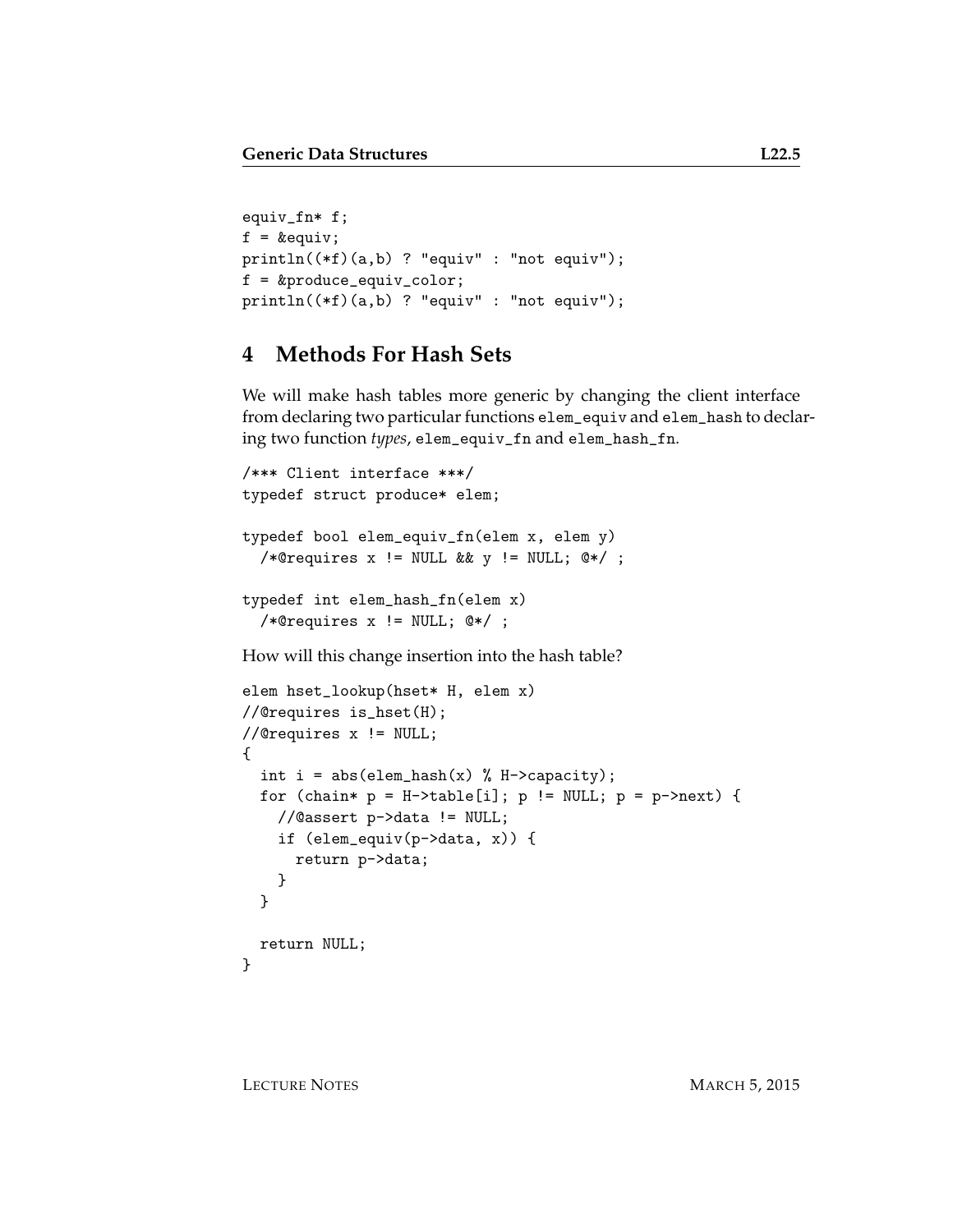There are at least two options: one option is that we could pass along the relevant functions as extra arguments to the hset\_lookup.

```
elem hset_lookup(hset* H, elem x,
                  elem_hash_fn* hash,
                  elem_equiv_fn* equiv)
//@requires is_hset(H, hash, eq);
//@requires x != NULL && hash != NULL && equiv != NULL;
{
  int i = abs((*hash)(x) % H-> capacity);for (chain* p = H-\text{stable}[i]; p := NULL; p = p-\text{next}) {
    //@assert p->data != NULL;
    if ((*equiv)(p->data, x)) {
      return p->data;
    }
  }
 return NULL;
}
```
This is not the best option, though: the data structure invariants of our hash set implementation require that the placement of each element into a chain *makes sense with respect to the hash function*. We might want to have two different objects hset\_t during the course of a program, H1 that uses produce\_hash\_all and H2 that uses produce\_hash\_color, but it will never make sense to have a single hset\_t change which hash function it is using. As a result, the right approach is to store the two functions as fields of the struct hset\_header that is created when we call hset\_new.

```
typedef struct hset_header hset;
struct hset_header {
 int size;
 int capacity; /* 0 < capacity */
 chain*[] table; /* \left(\frac{\text{table}}{\text{table}}\right) == \text{capacity} */elem_equiv_fn* equiv; /* non-NULL */
 elem_hash_fn* hash; /* non-NULL */
};
```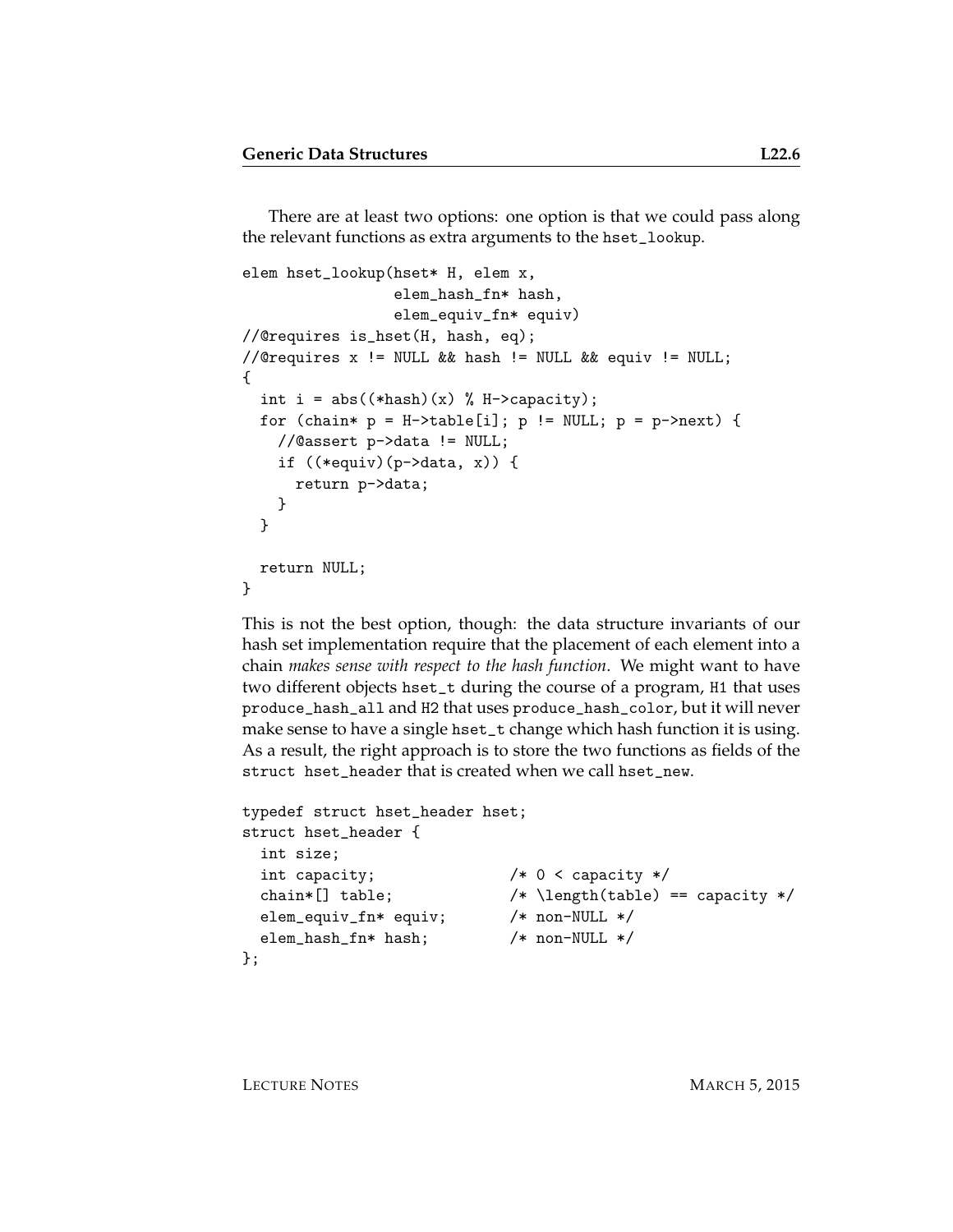```
bool is_hset(hset* H) {
  return H != NULL
    && H->capacity > 0
    && H->size >= 0
    && H->equiv != NULL
    && H->hash != NULL
    && is_table_expected_length(H->table, H->capacity)
 /* && each element is non-null */
 /* && there aren't equivalent elements */
/* && the number of elements matches the size *//* && every element in H->table[i] hashes to i */
}
hset* hset_new(int capacity, elem_equiv_fn* equiv, elem_hash_fn* hash)
//@requires capacity > 0 && equiv != NULL && hash != NULL;
//@ensures is_hset(\result);
{
 hset* H = \text{alloc}(\text{hset});
 H->size = 0;
 H->capacity = capacity;
 H->table = alloc_array(chain*, capacity);
 H->equiv = equiv;
 H-\lambdahash = hash;
  return H;
}
```
The function pointers H->equiv and H->hash can be thought of as *methods* in a language like Java: they are functions bundled with a particular hash set object that help us interpret the data in that object. It's a little bit cumbersome to call these functions with the C0/C1 notation. To avoid a lot of calls that use the cumbersome notation  $(*H\rightarrow\text{equiv}) (x,y)$ , we will write some helper functions to make them calls that look like elemequiv( $H, x, y$ ).

```
bool elemequiv(hset* H, elem x, elem y)
//@requires H != NULL && H->equiv != NULL;
{
 return (*H->equiv(v)(x, y);}
```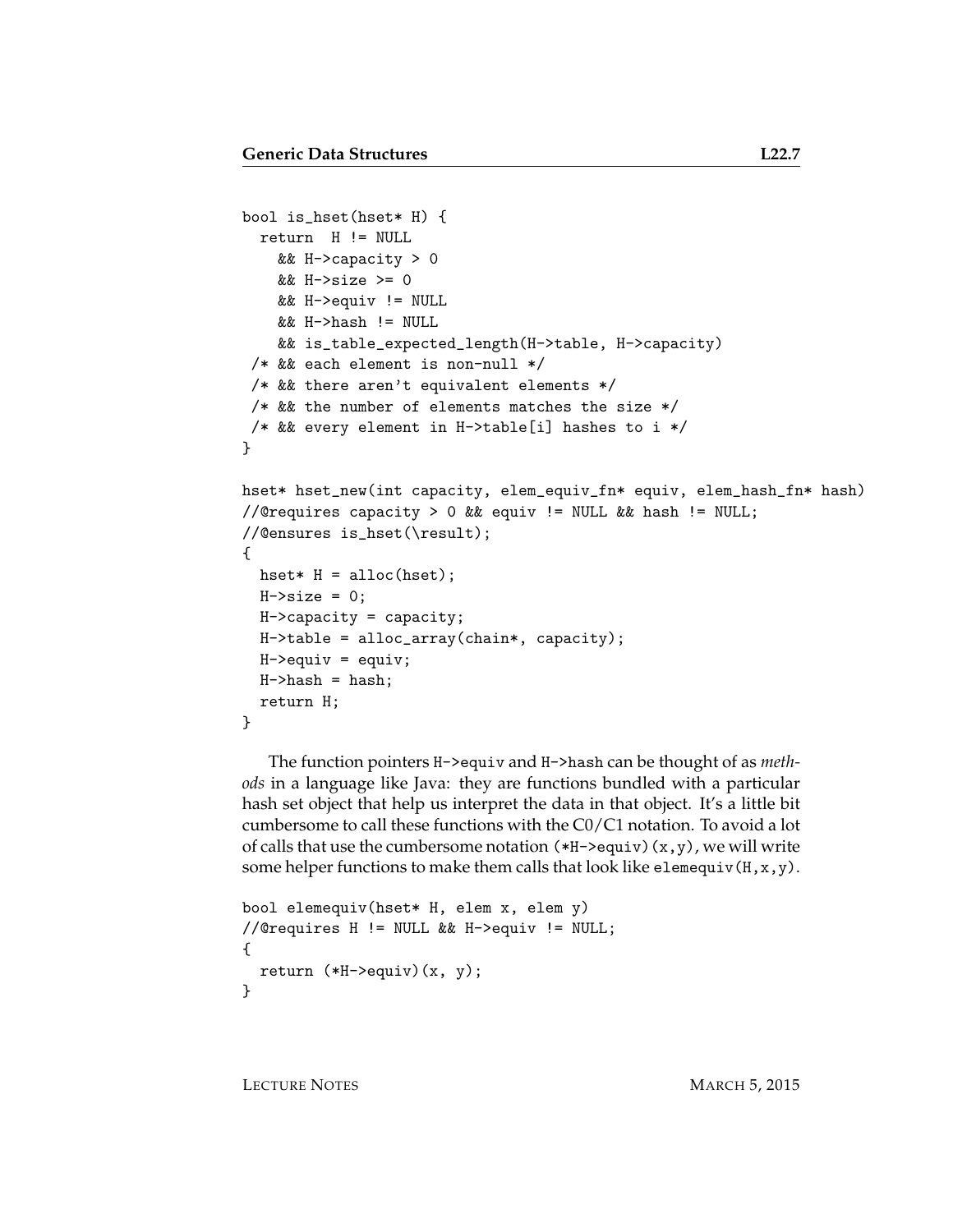```
int elemhash(hset* H, elem x)
//@requires H != NULL && H->capacity > 0 && H->hash != NULL;
//@requires x != NULL;
//@ensures 0 <= \result && \result < H->capacity;
{
  return abs((*H->hash)(x) % H->capacity);
}
elem hset_lookup(hset* H, elem x)
//@requires is_hset(H, hash, eq);
//@requires x != NULL && hash != NULL && eq != NULL;
{
  int i = element(H, x);
  for (chain* p = H-\text{stable}[i]; p := NULL; p = p-\text{next}) {
   //@assert p->data != NULL;
    if (elemequiv(H, x, p->data)) {
      return p->data;
   }
  }
  return NULL;
}
```
Now, we can achieve the generic behavior we wanted by creating two hash tables, one that acts like a set of colored fruit (H1) and one that acts like an associative array where keys are colors and values are fruits (H2).

```
hset_t H1 = hset_new(100, &produce_equiv_all, &produce_hash_all);
hset_t H2 = hset_new(100, &produce_equiv_color, &produce_hash_color);
hset_t H3 = hset_new(100, &produce_equiv_all, &produce_hash_color);
```
The third hash table, H3, works just like H1, but it may be much less efficient, because we know that any two distinct fruits with the same color will *definitely* collide. This is bad, but it is not as bad as a hash table which has the equivalence function produce\_equiv\_color and the hash function produce\_hash\_all. Such a hash set would be fundamentally broken; the invariants of a hash table require that if any two elements are equivalent, they *must* have the same hash value.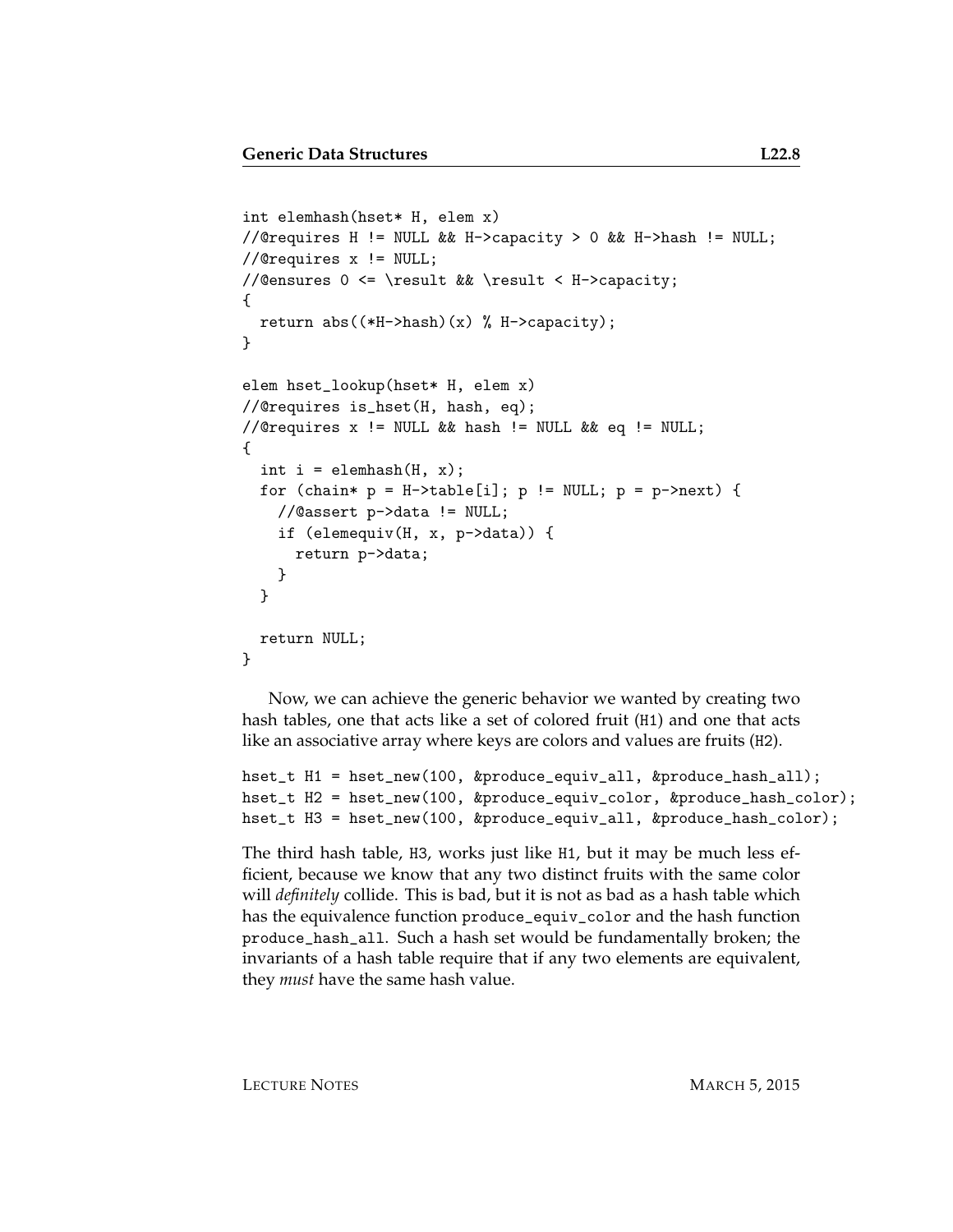#### **5 Generic Pointers:** void\*

In addition to function pointers, we need to discuss one additional feature: the "void pointer" void\*. It should be said that calling it void\* is a terrible name! (Blame C.) A void\* is just a generic type that is allowed to hold a pointer to *anything*. Any pointer can be turned into a void pointer by a *cast*:

```
void* p1 = (void*)alloc(int);
void* p2 = (void*)alloc(string);
void* p3 = (void*)alloc(struct produce);
void* p4 = (void*)alloc(int**);
```
When we have a void pointer, we can turn it back into the type it came from by casting in the other direction:

```
int* x = (int*)p1;string x = *(string*)p2;
```
At runtime, a non-NULL void pointer has a *tag*: casting incorrectly, like trying to run (char\*)p1 in the example above, is a safety violation: it will cause a memory error just like a NULL dereference or array-out-of-bounds error.

These tags make void pointers a bit like values in Python: a void pointer carries the information about its true pointer type, and an error is raised if we treat a pointer to an integer like a pointer to a string or vice versa. Inside of contracts, we can check that type with the  $\hbar$ stag(ty,p) function:

```
//@assert \hastag(int*, p1);
//@assert \hastag(string*, p2);
//@assert \hastag(int***, p4);
//@assert !\hastag(string*, p1);
//@assert !\hastag(int**, p1);
//@assert !\hastag(int***, p1);
```
One quirk: the NULL void pointer is just NULL, so \hastag(ty, NULL) always returns true and we can do slightly strange things like this without any error:

```
void * p = NULL;void* x = (void*)(int*)(void*)(string*)(void*)(struct produce*)p;
```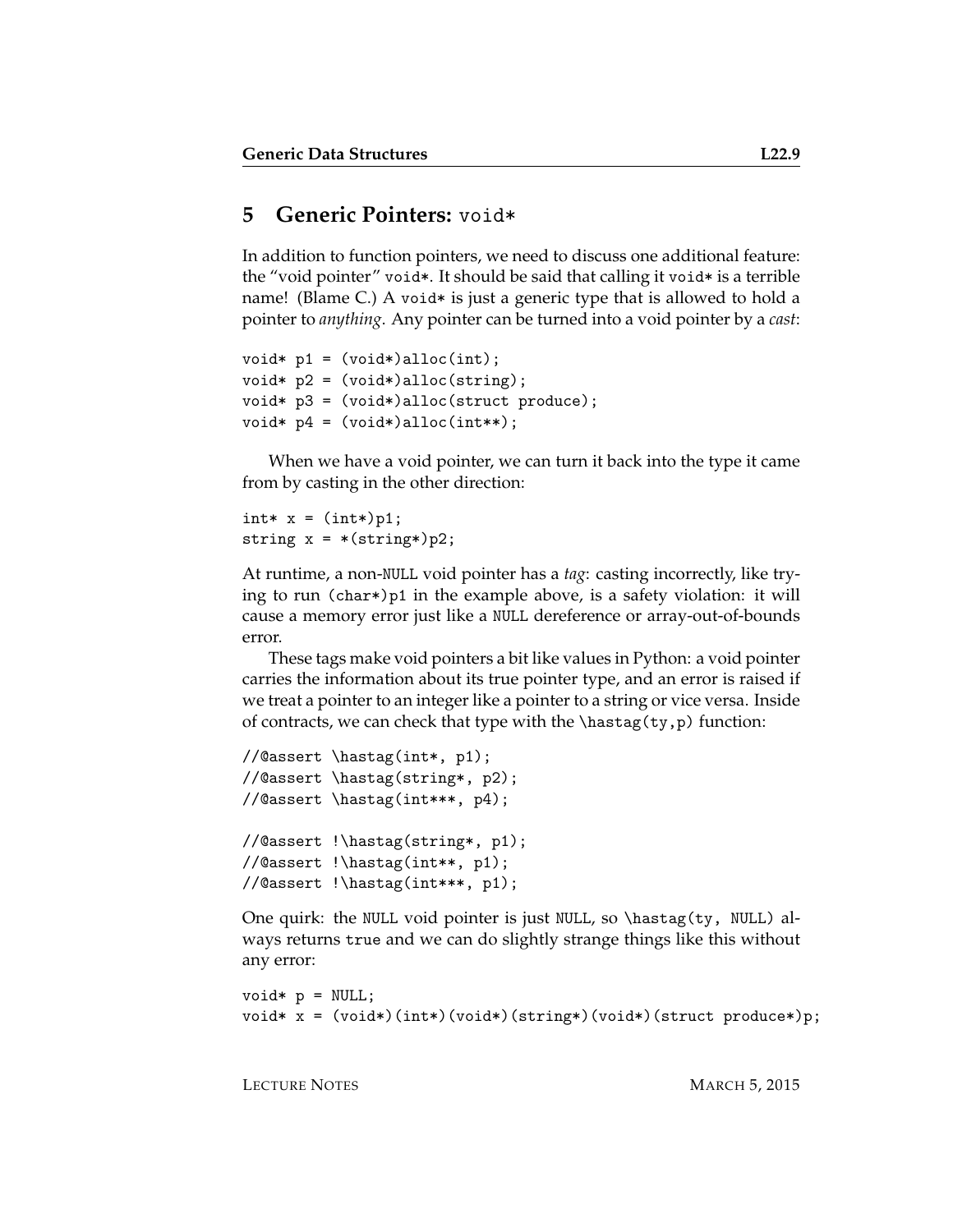## **6 Generic Hash Sets**

Function pointers allowed us to implement hash sets without committing to a single implementation of our hashing and equivalence functions, but  $C0/C1$  still requires us to commit to a single implementation of the elem type. But if we commit to the type of an element being a generic void\*, then that's no commitment at all: we can use *any* pointer type as our element.

```
/************************/
/*** Client interface ***/
/************************/
// typedef _{---}* elem;
typedef void* elem;
typedef bool elem_equiv_fn(elem x, elem y)
  /*@requires x != NULL && y != NULL; @*/ ;
typedef int elem_hash_fn(elem x)
  /*@requires x != NULL; @*/ ;
```
The cost of this approach to generic data structures is that, within our client functions, we need to cast the generic pointers back to their original types before we use them.

```
bool produce_equiv_all(void* x, void* y)
//@requires x != NULL && \hastag(struct produce*, x);
//@requires y != NULL && \hastag(struct produce*, y);
{
 struct produce* a = (struct produce*)x;struct produce* b = (struct product)y;
 return string_equal(a->color, b->color)
   && string_equal(a->fruit, b->fruit);
}
```
Because the hash set implementation still treats the elem type as abstract, as long as we only give the hashtable struct produce pointers that have been cast to void\*, we can be sure that only generic pointers that are correctly tagged with struct produce\* will ever get passed to the equivalence function, meaning that whenever the method produce\_equiv\_all is called by the hash set implementation, the precondition should always be satisfied.